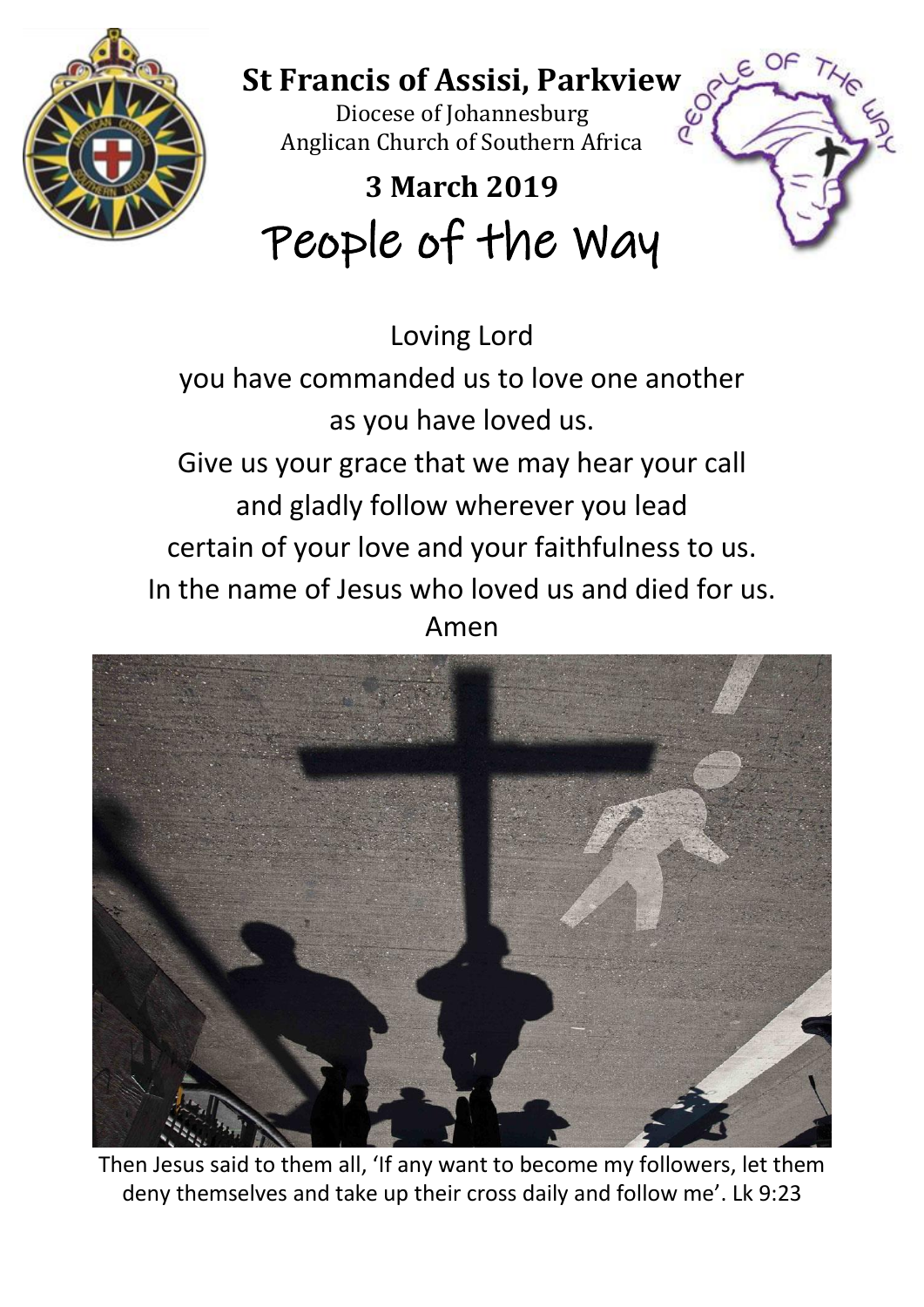#### **PRAYER FOR THE CHURCH**

We pray for the **Anglican Church in Chile** and **The Most Revd Héctor (Tito) Zavala Muñoz -** Bishop of Santiago & Primate. We pray for **Steve our Bishop** and our Diocese; for **Thabo our Metropolitan** and the Anglican Church of Southern Africa; for **Justin** of Canterbury and the Anglican Communion. We pray for **Pope Francis** and **Patriarch Bartholomew**

#### **PRAYER FOR THE WORLD**

As Christians may we be respectful of the faiths of others, knowing that they believe as keenly as we do. Acts of terror are committed in the name of religion; religious differences spawn hatred and division among nations and cause rifts between families. Help us to turn to you, the Prince of Peace and to your ways of gentleness and love.

#### **PRAYERS FOR PARISHIONERS**

**Birthdays: Sunday 3**: Nelisa Furusa; Bruce Morand **Monday 4:** Richard Brooks **Tuesday 5:** Marlon Miller; John Ridler **Thursday 7:** Lerato Mapefane **Friday 8:** Erin Nelson **Wedding Anniversaries: Wednesday 27:** Rene and Paul Schonborn **Saturday 2:** Felicity and Trevor Bailey **Monday 4:** Piero and Marilyn Gianadda **Friday 8:** Caley and Nathan May **Families to be prayed for this week**: Bongumusa ZUNGU and Sibongiseni SHINGANGE, Jackie ZWAMBILA and family; Mandana, Rammika, Devishka and Ramishka ABEYAWARDENA; Peggy ADAMS; Susan and John ALEXANDER; Sally and Gordon ANDERSON; Val and Neil ARCHER; Carol ARCHIBALD; Sue ARMSTRONG **Prayers for those in need of prayer:** Phillip Cayton-Boxall; Maria Frahm-Arp; Chloe

Heylen; Buddy Lawson; Bishop MacKenzie; Roger, Kefiloe, and Michel Morand and family; Hilary Mudau; Thabani Mudau; Elzett Mufamadi; Thandazo Ndlovu; Ann Pryor; Sue Rudnick; Dudley Spratt; and for **those who have a long-term need:** Pat Cawthorn; Geraldine Lawson (thanks for healing); Georgie Currie; Jeffery Gavin; Geraldine Matlhare; Tsungi Ngwenya; +Desmond Tutu

We pray for the repose of the soul of **Wenzie Mgeyane** who died in tragic circumstances on Thursday night. We pray for **the Mgeyane family** that God's comforting presence will be known through our care and support for them.

#### **PERSONAL PRAYER**

We invite you to come to the Lady Chapel during and after communion if you would like someone to pray for you or with you

| <b>SUNDAY EUCHARISTS</b>                           | $7:30$ am and $9:30$ am                                   |  |  |  |  |
|----------------------------------------------------|-----------------------------------------------------------|--|--|--|--|
| <b>EUCHARISTS IN THE WEEK</b><br>Wednesday 9:30 am | $1st$ & 4 <sup>th</sup> Tuesday 5:30 pm<br>Friday 7:00 am |  |  |  |  |
| <b>READINGS FOR TODAY:</b>                         |                                                           |  |  |  |  |
| Deuteronomy 7:7-11                                 | Ephesians 1:3-14 John 13:31-35<br>Canticle 14 pg353       |  |  |  |  |
| <b>HYMNS FOR 7:30</b>                              |                                                           |  |  |  |  |
| Introit<br>502                                     | O raise your eyes on high and see (Tune 178)              |  |  |  |  |
| Gradual<br>441                                     | Christ upon the mountain peak (Tune 82)                   |  |  |  |  |
| Offertory<br>147                                   | (omit v 2) Crown him with many crowns                     |  |  |  |  |
| 239<br>Recessional                                 | Forth in thy name, O Lord, I go                           |  |  |  |  |

#### **SERVICES OF THE CHURCH**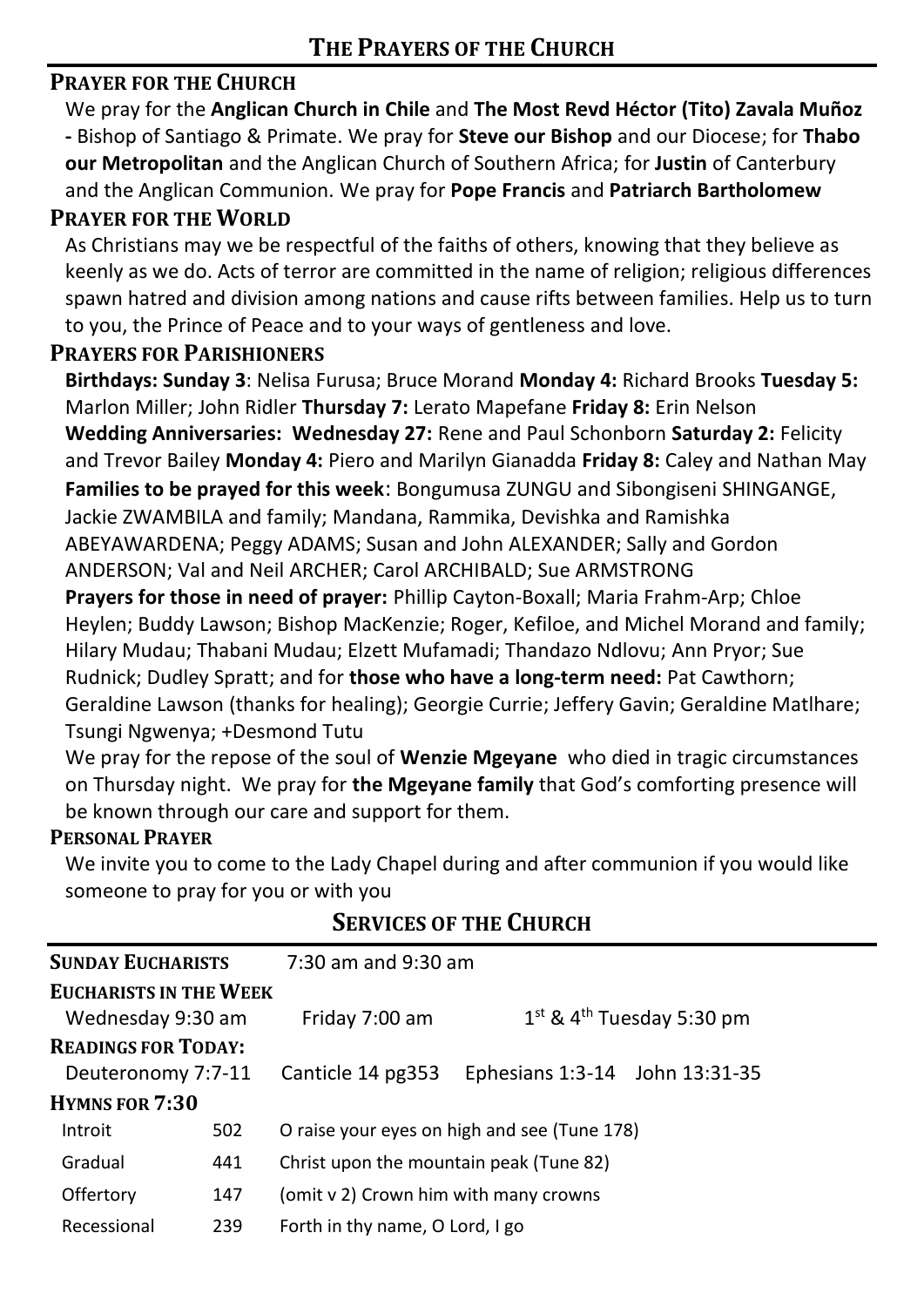#### **SHROVE TUESDAY PANCAKES: TUESDAY MARCH 5, 6:00 PM**

You are all warmly invited to the Shrove Tuesday pancake evening. Please come along and, if you can, bring a savoury or sweet filling for the pancakes. For those who are licensed to flip, please bring your gas cylinder and frying pan to flip pancakes.

#### **ASH WEDNESDAY: WEDNESDAY MARCH 6**

Ash Wednesday Services will be held at:

7:00 am 9:30 am 7:00pm

#### **SATURDAY MORNING MEDITATIONS IN LENT: 8:30 – 9:15 AM**

Every Saturday morning in Lent, starting on March 10, a meditation is held in the Assisi Room. All are warmly encouraged to attend.

#### **ANNUAL VESTRY MEETING: SUNDAY MARCH 17, 10:00AM**

This important meeting in the life of our community is where we review the finances of the Parish over the past year, receive reports from the Churchwardens and the Rector, approve the budget for 2019 and elect the 2019 Churchwardens and Parish Council. Your attendance is warmly encouraged. The formal notice of Vestry is on the notice board.

#### **WE WILL HAVE A 8:30 AM COMBINED SERVICE ON THIS DAY**

#### **NEW CHURCH CHOIR**

All are warmly invited to join the newly forming parish choir project. You need not read music, but come with a spirit of gratitude, worship and love for God**.** Please contact Kyle Nel for more details on WhatsApp: 079 261 2839 or via email at kfnel86@gmail.com.

#### **BAPTISMS: EASTER DAY 21 APRIL**

Our next Baptisms will be on Easter morning 21 April. Classes will start on Sunday March 24. Please contact the office or the clergy if you wish to bring a child for baptism or want to be baptised yourself.

#### **PRAYER REQUEST BOX**

To the left of the Votive Candle Prayer Stand is a new Prayer Request Box. If you have any prayer requests, please place them in the Box. You can choose to identify yourself or remain anonymous. All requests are confidential unless otherwise stated.

#### **LIFT NEEDED FROM HYDE PARK AREA FOR SUNDAY SERVICES**

Margret Keiser, a longtime member of the Parish and Server, needs at lift to church on Sundays from the Hyde Park area. Ann Pryor used to give her a lift each Sunday. Margaret is happy to come to either the 7:30 or the 9:30 Services. Please contact the Office if you can help.

### ECO QUOTE

The environment is where we all meet; where all have a mutual interest; it is the one thing all of us share.